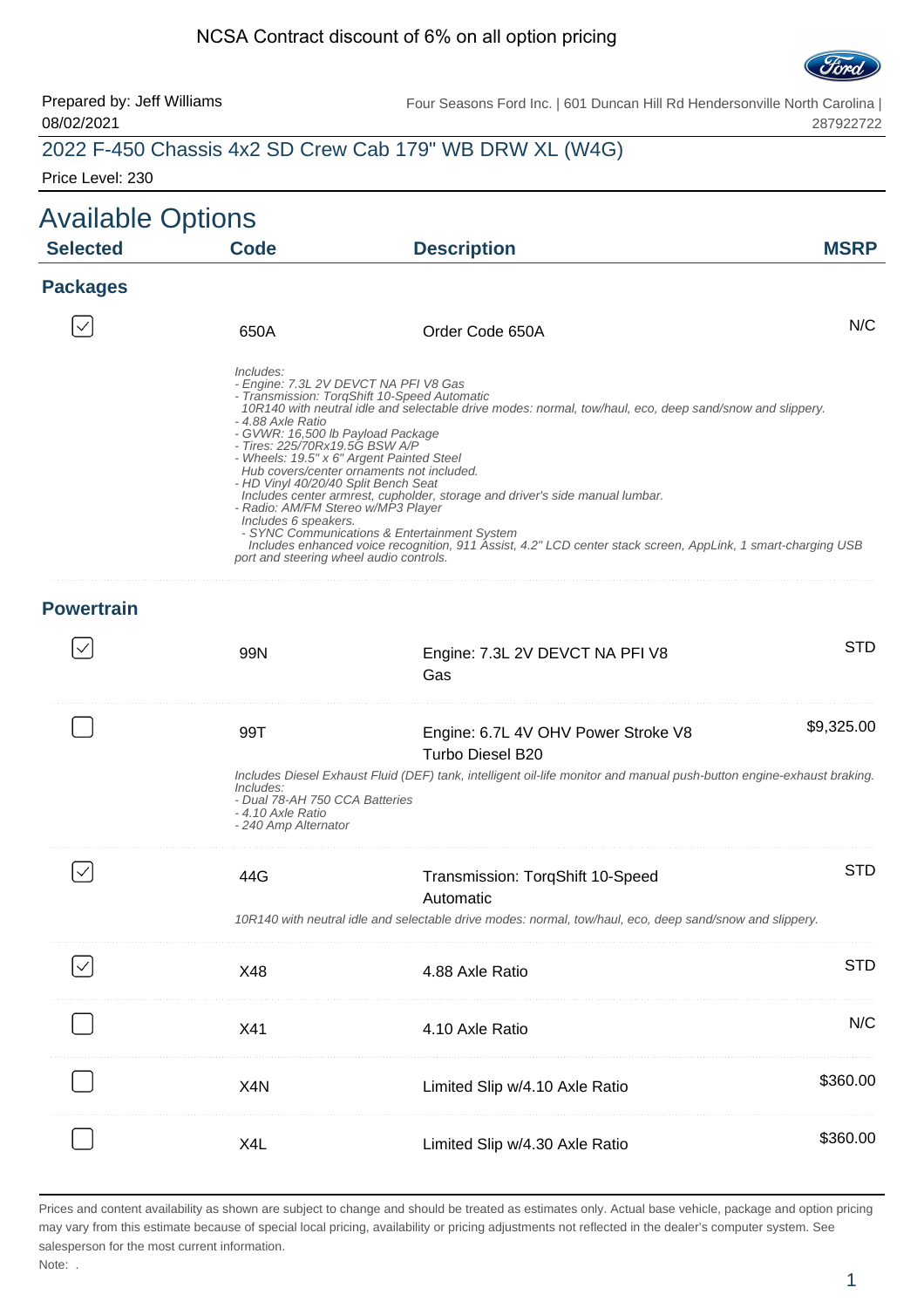

### 2022 F-450 Chassis 4x2 SD Crew Cab 179" WB DRW XL (W4G)

Price Level: 230

| <b>Selected</b>           | <b>Code</b>                                                                                  | <b>Description</b>                                                                                       | <b>MSRP</b>           |
|---------------------------|----------------------------------------------------------------------------------------------|----------------------------------------------------------------------------------------------------------|-----------------------|
|                           | X8L                                                                                          | Limited Slip w/4.88 Axle Ratio                                                                           | \$360.00              |
|                           | <b>STDGV</b>                                                                                 | GVWR: 16,500 lb Payload Package                                                                          | <b>STD</b>            |
|                           | 68D                                                                                          | GVWR: 15,000 lb Payload Downgrade<br>Package                                                             | N/C                   |
|                           | 68L                                                                                          | GVWR: 16,000 lb Payload Package                                                                          | N/C                   |
| <b>Wheels &amp; Tires</b> |                                                                                              |                                                                                                          |                       |
|                           | <b>TGJ</b>                                                                                   | Tires: 225/70Rx19.5G BSW A/P                                                                             | <b>STD</b>            |
|                           | <b>TGM</b>                                                                                   | Tires: 225/70Rx19.5G BSW Traction<br>Includes 4 traction tires on the rear and 2 A/P tires on the front. | \$190.00              |
| $\checkmark$              | 64Z<br>Hub covers/center ornaments not included.                                             | Wheels: 19.5" x 6" Argent Painted Steel                                                                  | <b>STD</b>            |
|                           | 512<br>Required in Rhode Island.<br>Excludes carrier.<br>Includes:<br>- 6-Ton Hydraulic Jack | Spare Tire, Wheel & Jack                                                                                 | \$350.00              |
|                           | 51D                                                                                          | Spare Tire & Wheel Delete (Regional)<br>- Option Discount                                                | \$0.00<br>$-$ \$85.00 |
|                           |                                                                                              | Only available to pool accounts for sales to Rhode Island.                                               |                       |
|                           | 945<br>Front and rear.                                                                       | Stainless Steel Wheel Covers (Pre-<br>Installed)                                                         | \$410.00              |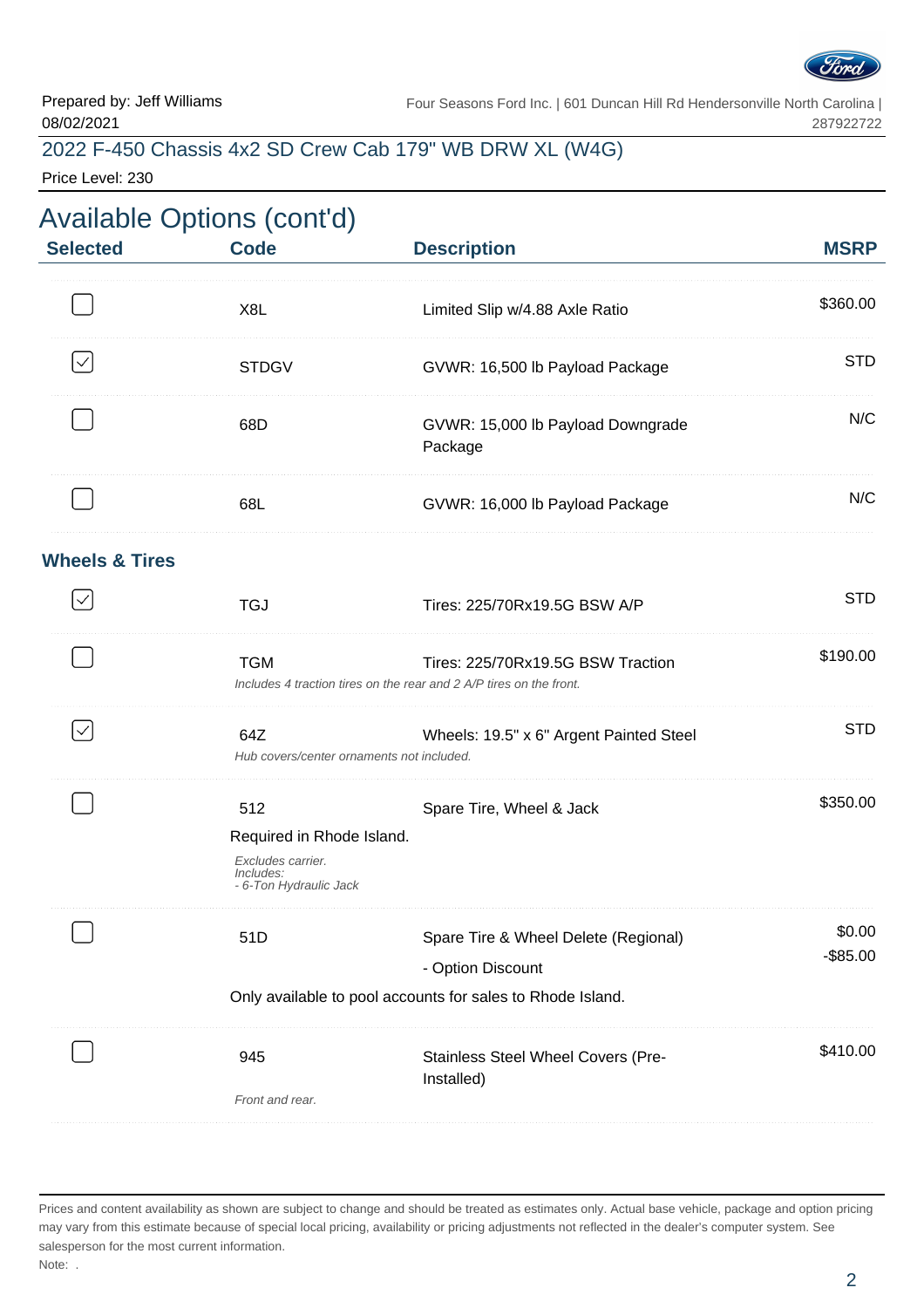

## 2022 F-450 Chassis 4x2 SD Crew Cab 179" WB DRW XL (W4G)

Price Level: 230

| <b>Available Options (cont'd)</b><br><b>Selected</b> | <b>Code</b>                                | <b>Description</b>                                                                                                 | <b>MSRP</b> |
|------------------------------------------------------|--------------------------------------------|--------------------------------------------------------------------------------------------------------------------|-------------|
| <b>Seats &amp; Seat Trim</b>                         |                                            |                                                                                                                    |             |
|                                                      | A                                          | HD Vinyl 40/20/40 Split Bench Seat<br>Includes center armrest, cupholder, storage and driver's side manual lumbar. | <b>STD</b>  |
|                                                      | 1                                          | Cloth 40/20/40 Split Bench Seat<br>Includes center armrest, cupholder, storage and driver's side manual lumbar.    | \$315.00    |
|                                                      | Includes driver's side manual lumbar.      | Vinyl 40/Mini-Console/40 Front Seat                                                                                | \$355.00    |
|                                                      | 4<br>Includes driver's side manual lumbar. | Cloth 40/Mini-Console/40 Front Seat                                                                                | \$615.00    |
| <b>Other Options</b>                                 |                                            |                                                                                                                    |             |
|                                                      | <b>PAINT</b>                               | Monotone Paint Application                                                                                         | <b>STD</b>  |
|                                                      | 179WB                                      | 179" Wheelbase                                                                                                     | STD         |

| <b>STDRD</b><br>Includes 6 speakers.<br>Includes<br>- SYNC Communications & Entertainment System<br>and steering wheel audio controls. | Radio: AM/FM Stereo w/MP3 Player<br>Includes enhanced voice recognition, 911 Ássist, 4.2" LCD center stack screen, AppLink, 1 smart-charging USB port                                                                                                           | <b>STD</b> |
|----------------------------------------------------------------------------------------------------------------------------------------|-----------------------------------------------------------------------------------------------------------------------------------------------------------------------------------------------------------------------------------------------------------------|------------|
| 531<br>required equipment, axle ratios and model availability.                                                                         | <b>Trailer Tow Package</b><br>Includes aftermarket trailer brake wiring kit. Trailer brake controller not included. Note: Salespersons source book or<br>Ford RV trailer towing guide should be consulted for specific trailer towing or camper limits and corr | \$45.00    |
| 96V<br>Includes:<br>- XL Decor Group<br>- Chrome Front Bumper<br>- Steering Wheel-Mounted Cruise Control                               | XL Value Package                                                                                                                                                                                                                                                | \$395.00   |
| 90L                                                                                                                                    | <b>Power Equipment Group</b>                                                                                                                                                                                                                                    | \$1.125.00 |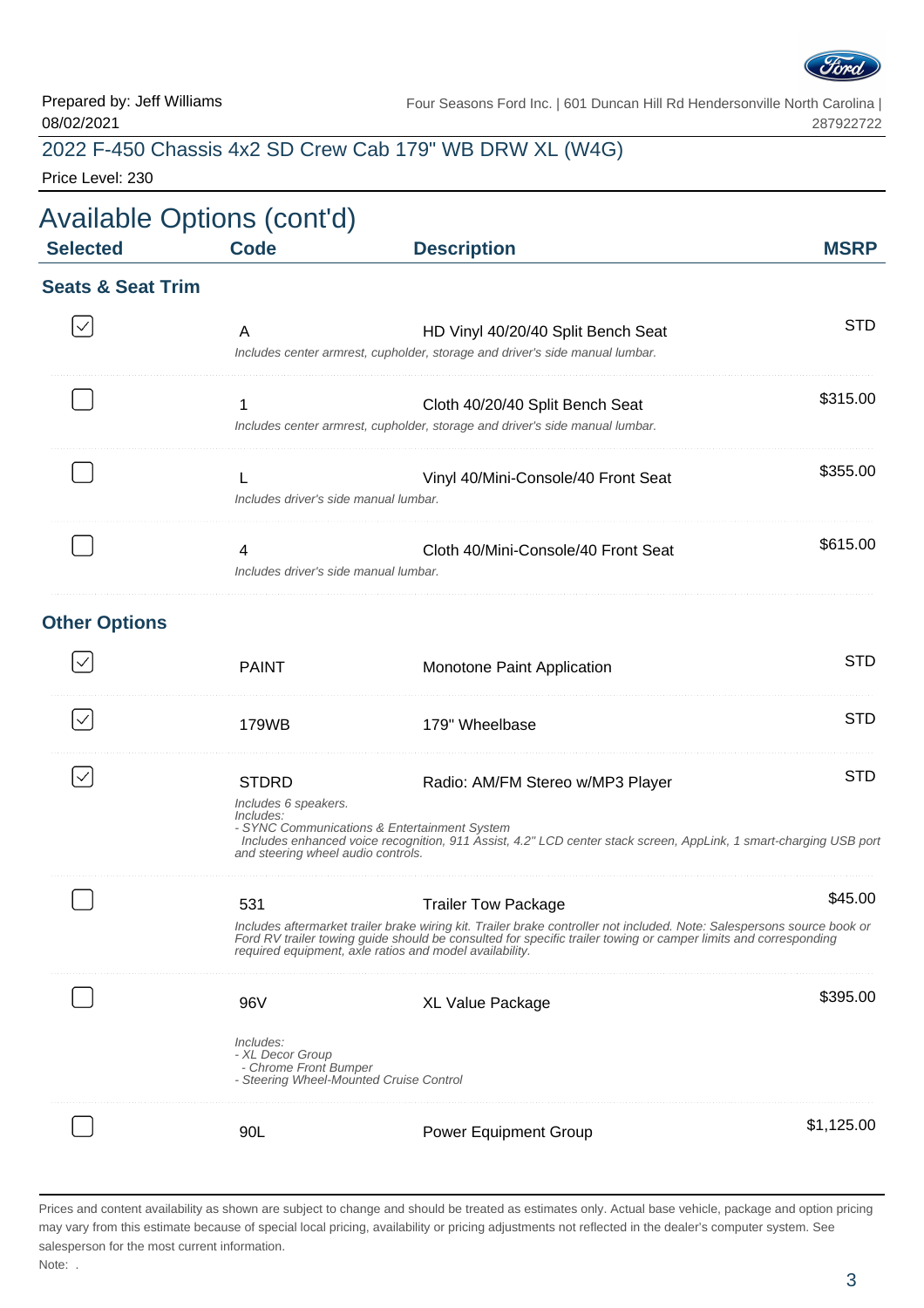

## 2022 F-450 Chassis 4x2 SD Crew Cab 179" WB DRW XL (W4G)

Price Level: 230

| <b>Selected</b> | <b>Code</b>                                                                                                                                                                               | <b>Description</b>                                                                                                                                                                                                                                                                                                                                                                                                                                                                                                                | <b>MSRP</b> |
|-----------------|-------------------------------------------------------------------------------------------------------------------------------------------------------------------------------------------|-----------------------------------------------------------------------------------------------------------------------------------------------------------------------------------------------------------------------------------------------------------------------------------------------------------------------------------------------------------------------------------------------------------------------------------------------------------------------------------------------------------------------------------|-------------|
|                 | Includes:<br>- Accessory Delay<br>- Advanced Security Pack<br>- MyKey<br>Includes owner controls feature.<br>- Power Front & Rear Side Windows<br>- Power Locks<br>- Remote Keyless Entry | Deletes passenger side lock cylinder. Includes upgraded door-trim panel.<br>Includes SecuriLock Passive Anti-Theft System (PATS) and inclination/intrusion sensors.<br>- Folding Trailer Tow Mirrors w/Power Heated Glass<br>Includes manual telescoping, heated convex spotter mirror and integrated clearance lamps/turn signals.<br>Includes 1-touch up/down driver/passenger window.                                                                                                                                          |             |
|                 | 67H                                                                                                                                                                                       | <b>Heavy-Service Front Suspension</b>                                                                                                                                                                                                                                                                                                                                                                                                                                                                                             | \$125.00    |
|                 | with the addition of this package.                                                                                                                                                        | Package<br>Includes pre-selected heavy-service front springs (see Order Guide Supplemental Reference for springs/FGAWR of<br>specific vehicle configurations). Recommended only on vehicles which will permanently utilize aftermarket equipment<br>such as heavy-duty winches, brush guards or other apparatus which loads the front axle to the specified Gross Axle<br>Weight Rating (GAWR). Note 1: May result in a deterioration of ride quality. Note 2: Vehicle ride height will increase                                  |             |
|                 | 67X                                                                                                                                                                                       | <b>Extra Heavy-Service Suspension</b><br>Package                                                                                                                                                                                                                                                                                                                                                                                                                                                                                  | \$125.00    |
|                 |                                                                                                                                                                                           | Includes pre-selected extra heavy-service front springs (see Order Guide Supplemental Reference for<br>springs/FGAWR of specific vehicle configurations). Recommended only on vehicles which will permanently utilize<br>aftermarket equipment such as heavy-duty winches, brush guards or other apparatus which loads the front axle to the<br>specified Gross Axle Weight Rating (GAWR). Note 1: May result in a deterioration of ride quality. Note 2: Vehicle ride<br>height will increase with the addition of this package. |             |
|                 | 67P                                                                                                                                                                                       | Extra Heavy-Duty Front End<br>Suspension - 7,500 GAWR                                                                                                                                                                                                                                                                                                                                                                                                                                                                             | \$285.00    |
|                 |                                                                                                                                                                                           | Includes upgraded front axle and max 7,500 lbs. Front springs/GAWR rating for configuration selected. Incomplete<br>vehicle package - requires further manufacture and certification by a final stage manufacturer.                                                                                                                                                                                                                                                                                                               |             |
|                 | 473                                                                                                                                                                                       | Snow Plow Prep Package                                                                                                                                                                                                                                                                                                                                                                                                                                                                                                            | \$250.00    |
|                 |                                                                                                                                                                                           | Includes pre-selected springs (see order guide supplemental reference for springs/FGAWR of specific vehicle<br>configurations). Note 1: Restrictions apply; see supplemental reference or body builders layout book for details. Note<br>2: Also allows for the attachment of a winch. Note 3: Highly recommended to add (86M) dual battery on 7.3L gas<br>engines. Adding (67B) 397 amp alternators for diesel engine is highly recommended for max output.                                                                      |             |
|                 | 535                                                                                                                                                                                       | <b>High Capacity Trailer Tow Package</b>                                                                                                                                                                                                                                                                                                                                                                                                                                                                                          | \$580.00    |
|                 | 86S                                                                                                                                                                                       | Low Deflection Package<br>Includes 2-inch spacer blocks. Recommended for rear-biased loading, such as wrecker/retriever applications.                                                                                                                                                                                                                                                                                                                                                                                             | \$110.00    |
|                 | 98G                                                                                                                                                                                       | <b>CNG/Propane Gaseous Engine Prep</b><br>Package                                                                                                                                                                                                                                                                                                                                                                                                                                                                                 | \$315.00    |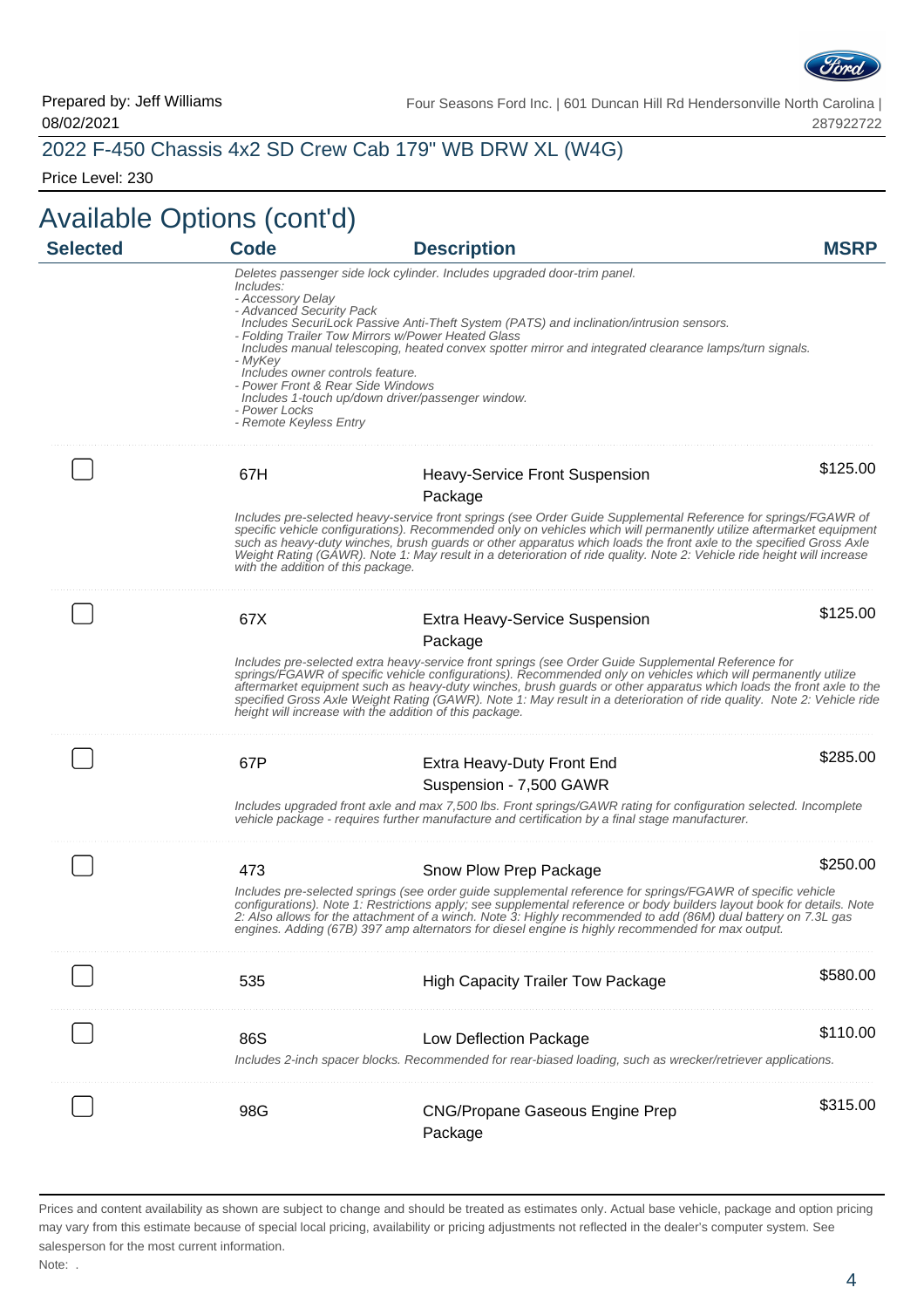

#### 2022 F-450 Chassis 4x2 SD Crew Cab 179" WB DRW XL (W4G)

Price Level: 230

# Available Options (cont'd)

| <b>Selected</b> | <b>Code</b>                      | <b>Description</b>                                                                                                                                                                                                                                                                                                                                                                                                                                                                                                                                                                                                                                                                                                                                                                                                                                                                                                                                                                                                                                                                                                                                                       | <b>MSRP</b> |
|-----------------|----------------------------------|--------------------------------------------------------------------------------------------------------------------------------------------------------------------------------------------------------------------------------------------------------------------------------------------------------------------------------------------------------------------------------------------------------------------------------------------------------------------------------------------------------------------------------------------------------------------------------------------------------------------------------------------------------------------------------------------------------------------------------------------------------------------------------------------------------------------------------------------------------------------------------------------------------------------------------------------------------------------------------------------------------------------------------------------------------------------------------------------------------------------------------------------------------------------------|-------------|
|                 |                                  | Includes hardened engine intake valves and valve seats. Note: This package does not include CNG/propane fuel<br>tanks, lines, etc. Vehicle will be equipped with the standard factory gasoline fuel system. Additional equipment<br>combined with certified calibration reflash is required, from an external upfitter, to convert the vehicle to a<br>CNG/propane fueled vehicle. See Alternative Fuel Buyers Guide: www.ford.com/altfuelbuyersguide. Ford Motor<br>Company does not provide an exhaust or evaporative emissions certificate with this option when converted to use<br>CNG or propane fuel. Ford does not represent that a vehicle converted to use CNG or propane will comply with all<br>applicable U.S. or Canadian safety standards. It is the responsibility of the final stage manufacturer (body-builder,<br>installer, alterer or subsequent stage manufacturer) to determine that any vehicle converted to use CNG or propane<br>complies with U.S. federal, California or Canadian exhaust and evaporative emission requirements, federal fuel<br>economy standards, U.S. and Canadian safety standards, labeling and any other requirements. |             |
|                 | 41H                              | <b>Engine Block Heater</b>                                                                                                                                                                                                                                                                                                                                                                                                                                                                                                                                                                                                                                                                                                                                                                                                                                                                                                                                                                                                                                                                                                                                               | \$100.00    |
|                 | 61J<br>Required in Rhode Island. | 6-Ton Hydraulic Jack                                                                                                                                                                                                                                                                                                                                                                                                                                                                                                                                                                                                                                                                                                                                                                                                                                                                                                                                                                                                                                                                                                                                                     | \$55.00     |
|                 | 61J<br>Standard in Rhode Island. | 6-Ton Hydraulic Jack (Regional)                                                                                                                                                                                                                                                                                                                                                                                                                                                                                                                                                                                                                                                                                                                                                                                                                                                                                                                                                                                                                                                                                                                                          | N/C         |
|                 | 62R                              | <b>Transmission Power Take-Off Provision</b><br>Includes mobile and stationary PTO modes.                                                                                                                                                                                                                                                                                                                                                                                                                                                                                                                                                                                                                                                                                                                                                                                                                                                                                                                                                                                                                                                                                | Variable    |
|                 | 86A                              | Programmable Engine Idle Shutdown -<br>5 Minute                                                                                                                                                                                                                                                                                                                                                                                                                                                                                                                                                                                                                                                                                                                                                                                                                                                                                                                                                                                                                                                                                                                          | \$250.00    |
|                 | 86B                              | Programmable Engine Idle Shutdown -<br>10 Minute                                                                                                                                                                                                                                                                                                                                                                                                                                                                                                                                                                                                                                                                                                                                                                                                                                                                                                                                                                                                                                                                                                                         | \$250.00    |
|                 | 86C                              | Programmable Engine Idle Shutdown -<br>15 Minute                                                                                                                                                                                                                                                                                                                                                                                                                                                                                                                                                                                                                                                                                                                                                                                                                                                                                                                                                                                                                                                                                                                         | \$250.00    |
|                 | 86D                              | Programmable Engine Idle Shutdown -<br>20 Minute                                                                                                                                                                                                                                                                                                                                                                                                                                                                                                                                                                                                                                                                                                                                                                                                                                                                                                                                                                                                                                                                                                                         | \$250.00    |
|                 | 98R                              | <b>Operator Commanded Regeneration</b>                                                                                                                                                                                                                                                                                                                                                                                                                                                                                                                                                                                                                                                                                                                                                                                                                                                                                                                                                                                                                                                                                                                                   | \$250.00    |
|                 | 86M                              | Dual 78 AH Battery                                                                                                                                                                                                                                                                                                                                                                                                                                                                                                                                                                                                                                                                                                                                                                                                                                                                                                                                                                                                                                                                                                                                                       | Variable    |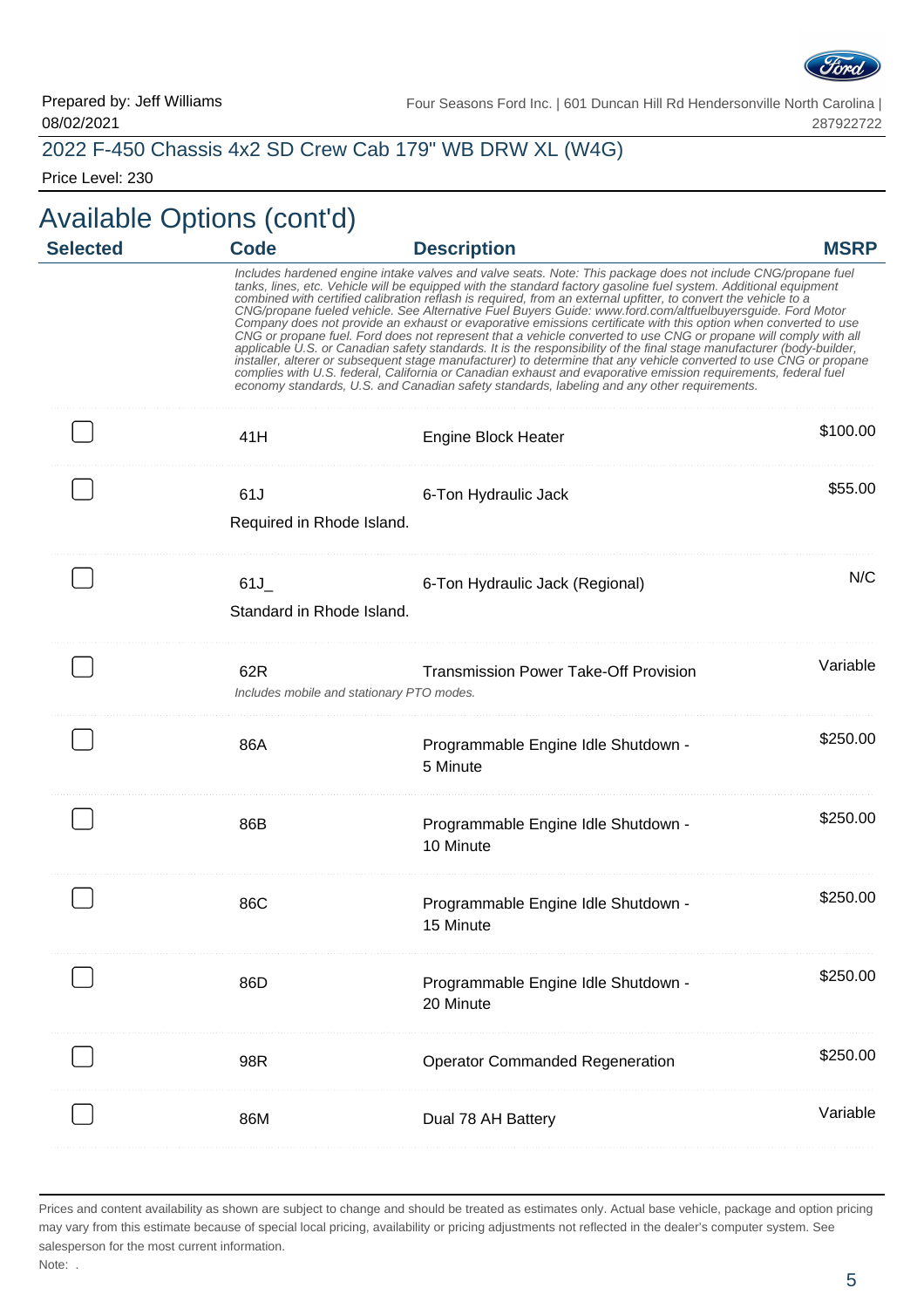

### 2022 F-450 Chassis 4x2 SD Crew Cab 179" WB DRW XL (W4G)

Price Level: 230

| <b>Selected</b> | <b>Code</b>                                 | <b>Description</b>                                                                                                                                                                                                                        | <b>MSRP</b> |
|-----------------|---------------------------------------------|-------------------------------------------------------------------------------------------------------------------------------------------------------------------------------------------------------------------------------------------|-------------|
|                 | <b>18A</b>                                  | Upfitter Interface Module                                                                                                                                                                                                                 | \$295.00    |
|                 | 67A                                         | 332 Amp Alternators                                                                                                                                                                                                                       | N/C         |
|                 | 67B                                         | 397 Amp Alternators                                                                                                                                                                                                                       | \$115.00    |
|                 | 65M<br>Removes 40 gallon fuel tank.         | 26.5 Gallon Mid Ship Fuel Tank                                                                                                                                                                                                            | \$125.00    |
|                 | 65C                                         | <b>Dual Diesel Fuel Tanks</b><br>Combines 40 gallon aft-of-axle and 26.5 gallon mid ship tank.                                                                                                                                            | \$625.00    |
|                 | 63A<br>Includes LED side-mirror spotlights. | <b>Utility Lighting System</b>                                                                                                                                                                                                            | \$160.00    |
|                 | 52B                                         | <b>Trailer Brake Controller</b><br>Includes smart trailer tow connector. Verified to be compatible with electronic actuated drum brakes only.                                                                                             | \$270.00    |
|                 | 18B                                         | <b>Platform Running Boards</b>                                                                                                                                                                                                            | \$445.00    |
|                 | 60C                                         | Audible Lane Departure Warning                                                                                                                                                                                                            | \$115.00    |
|                 | 94P                                         | <b>Pre-Collision Assist</b><br>Includes Automatic Emergency Braking (AEB), automatic high beam and forward collision warning.                                                                                                             | \$115.00    |
|                 | 59H                                         | Center High-Mounted Stop Lamp<br>(CHMSL)                                                                                                                                                                                                  | N/C         |
|                 | 872                                         | Rear View Camera & Prep Kit<br>Pre-installed content includes cab wiring and frame wiring to the rear most cross member. Upfitters kit includes<br>camera with mounting bracket, 20' jumper wire and camera mounting/aiming instructions. | \$415.00    |
|                 | 153                                         | Front License Plate Bracket                                                                                                                                                                                                               | N/C         |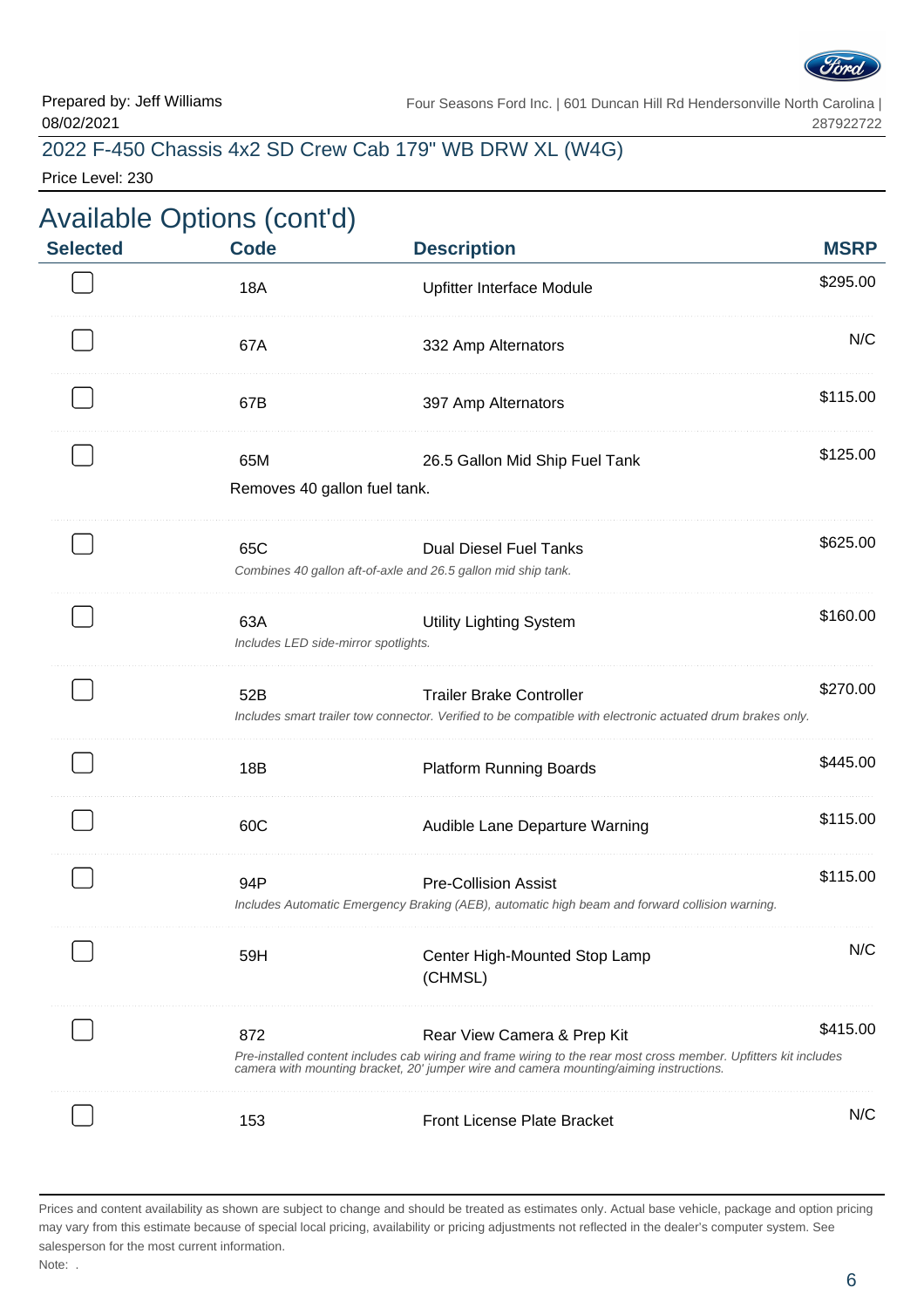

## 2022 F-450 Chassis 4x2 SD Crew Cab 179" WB DRW XL (W4G)

Price Level: 230

| <b>Selected</b> | <b>Available Options (cont'd)</b><br><b>Code</b> | <b>Description</b>                                                                                                                                                                                                                                                                                                                                                                                                                                                                                                                                                                                                                                                                                                                          | <b>MSRP</b> |
|-----------------|--------------------------------------------------|---------------------------------------------------------------------------------------------------------------------------------------------------------------------------------------------------------------------------------------------------------------------------------------------------------------------------------------------------------------------------------------------------------------------------------------------------------------------------------------------------------------------------------------------------------------------------------------------------------------------------------------------------------------------------------------------------------------------------------------------|-------------|
|                 |                                                  | Standard in states requiring 2 license plates and optional to all others.                                                                                                                                                                                                                                                                                                                                                                                                                                                                                                                                                                                                                                                                   |             |
|                 | 43B                                              | Fixed Rear-Window w/Defrost                                                                                                                                                                                                                                                                                                                                                                                                                                                                                                                                                                                                                                                                                                                 | \$60.00     |
|                 | 435                                              | Power-Sliding Rear-Window w/Defrost                                                                                                                                                                                                                                                                                                                                                                                                                                                                                                                                                                                                                                                                                                         | \$405.00    |
|                 | 924                                              | <b>Privacy Glass</b>                                                                                                                                                                                                                                                                                                                                                                                                                                                                                                                                                                                                                                                                                                                        | \$30.00     |
|                 | 41A                                              | Rapid-Heat Supplemental Cab Heater                                                                                                                                                                                                                                                                                                                                                                                                                                                                                                                                                                                                                                                                                                          | \$250.00    |
|                 | Includes:<br>- 397 Amp Alternators               |                                                                                                                                                                                                                                                                                                                                                                                                                                                                                                                                                                                                                                                                                                                                             |             |
|                 | 43C                                              | 110V/400W Outlet                                                                                                                                                                                                                                                                                                                                                                                                                                                                                                                                                                                                                                                                                                                            | \$175.00    |
|                 | 76S                                              | <b>Remote Start System</b>                                                                                                                                                                                                                                                                                                                                                                                                                                                                                                                                                                                                                                                                                                                  | \$250.00    |
|                 | 39S                                              | Sirius XM Radio<br>Includes 1 I/P mounted center speaker and a 3-month prepaid subscription. Service is not available in Alaska and<br>Hawaii. Subscriptions to all SiriusXM services are sold by SiriusXM after trial period. If you decide to continue service<br>after your trial, the subscription plan you choose will automatically renew thereafter and you will be charged according<br>to your chosen payment method at then-current rates. Fees and taxes apply. To cancel you must call SiriusXM at 1-<br>866-635-2349. See SiriusXM customer agreement for complete terms at www.siriusxm.com. All fees and<br>programming subject to change. Sirius, XM and all related marks and logos are trademarks of Sirius XM Radio Inc. | \$185.00    |
|                 | 87H                                              | <b>Black Molded Hood Deflector (Pre-</b><br>Installed)                                                                                                                                                                                                                                                                                                                                                                                                                                                                                                                                                                                                                                                                                      | \$130.00    |
|                 | 76C                                              | Exterior Backup Alarm (Pre-Installed)                                                                                                                                                                                                                                                                                                                                                                                                                                                                                                                                                                                                                                                                                                       | \$140.00    |
|                 | 91S<br>Pre-installed.                            | Amber 360-Degree Dual Beacon LED<br><b>Warning Strobes</b>                                                                                                                                                                                                                                                                                                                                                                                                                                                                                                                                                                                                                                                                                  | \$675.00    |
|                 | 91G<br>Pre-installed.                            | Amber-Wht 360-Deg Dual Beacon LED<br><b>Warning Strobes</b>                                                                                                                                                                                                                                                                                                                                                                                                                                                                                                                                                                                                                                                                                 | \$725.00    |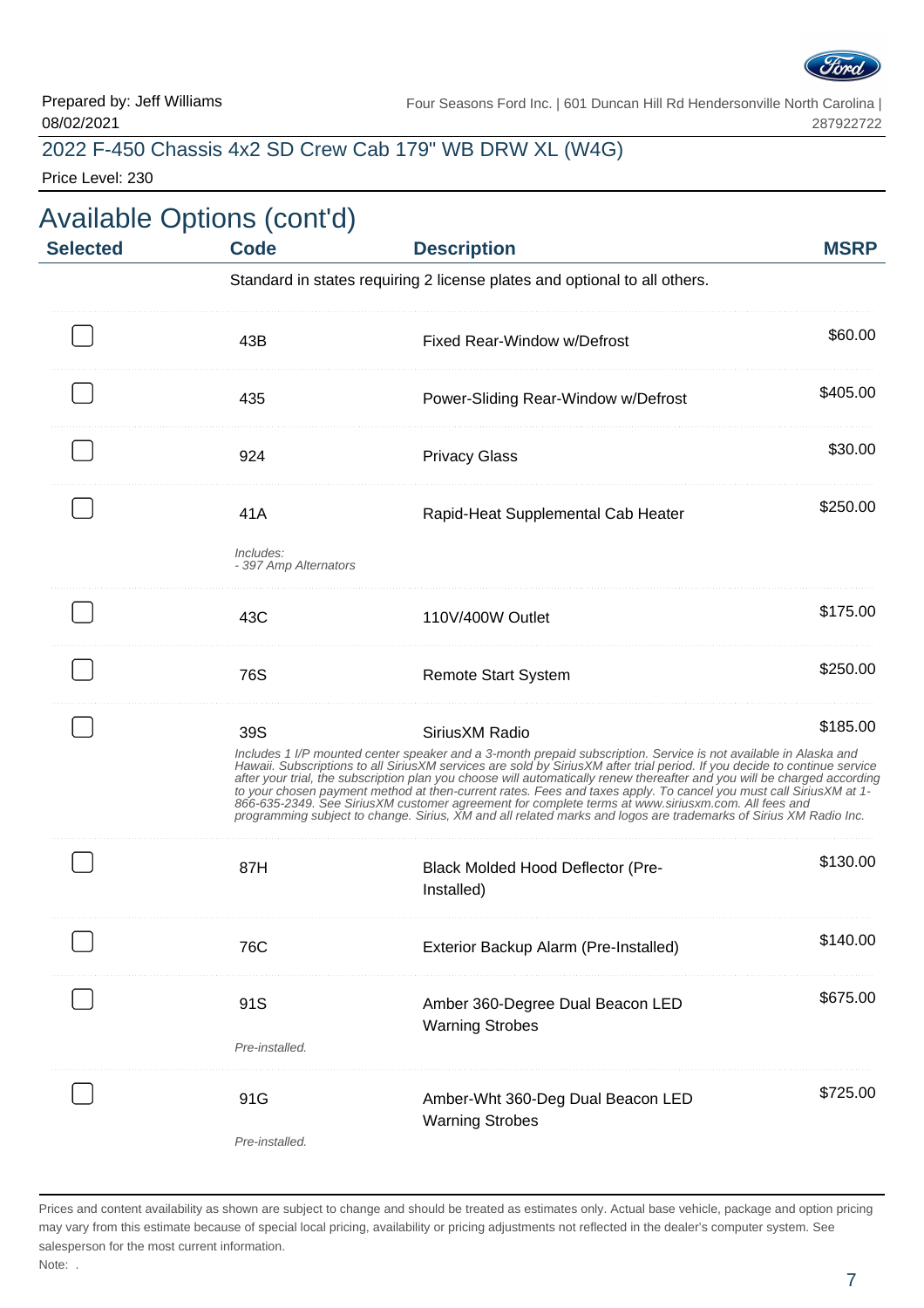

### 2022 F-450 Chassis 4x2 SD Crew Cab 179" WB DRW XL (W4G)

Price Level: 230

| <b>Available Options (cont'd)</b><br><b>Selected</b> | <b>Code</b>                                                                                         | <b>Description</b>                                                                                                                                                                                                                                                                                                                                                                                                                                                                                                                                                                                                                                                                                                                                                                                                                                                                                                                                                                                                                                                                                                                                                                                                                                                                                                                                                                                           | <b>MSRP</b> |
|------------------------------------------------------|-----------------------------------------------------------------------------------------------------|--------------------------------------------------------------------------------------------------------------------------------------------------------------------------------------------------------------------------------------------------------------------------------------------------------------------------------------------------------------------------------------------------------------------------------------------------------------------------------------------------------------------------------------------------------------------------------------------------------------------------------------------------------------------------------------------------------------------------------------------------------------------------------------------------------------------------------------------------------------------------------------------------------------------------------------------------------------------------------------------------------------------------------------------------------------------------------------------------------------------------------------------------------------------------------------------------------------------------------------------------------------------------------------------------------------------------------------------------------------------------------------------------------------|-------------|
|                                                      | 61L                                                                                                 | Front Wheel Well Liners (Pre-Installed)                                                                                                                                                                                                                                                                                                                                                                                                                                                                                                                                                                                                                                                                                                                                                                                                                                                                                                                                                                                                                                                                                                                                                                                                                                                                                                                                                                      | \$180.00    |
|                                                      | 79V                                                                                                 | <b>COV Required</b>                                                                                                                                                                                                                                                                                                                                                                                                                                                                                                                                                                                                                                                                                                                                                                                                                                                                                                                                                                                                                                                                                                                                                                                                                                                                                                                                                                                          | N/A         |
|                                                      | CO9                                                                                                 | <b>Priced DORA</b>                                                                                                                                                                                                                                                                                                                                                                                                                                                                                                                                                                                                                                                                                                                                                                                                                                                                                                                                                                                                                                                                                                                                                                                                                                                                                                                                                                                           | N/C         |
| <b>Fleet Options</b>                                 |                                                                                                     |                                                                                                                                                                                                                                                                                                                                                                                                                                                                                                                                                                                                                                                                                                                                                                                                                                                                                                                                                                                                                                                                                                                                                                                                                                                                                                                                                                                                              |             |
|                                                      | 47A<br>Requires valid FIN code.                                                                     | Ambulance Prep Package (LPO)                                                                                                                                                                                                                                                                                                                                                                                                                                                                                                                                                                                                                                                                                                                                                                                                                                                                                                                                                                                                                                                                                                                                                                                                                                                                                                                                                                                 | \$1,205.00  |
|                                                      | Includes:<br>- 397 Amp Alternators                                                                  | Includes upgraded front springs/GAWR rating, please see supplemental order guide, or visit fordbbas.com for<br>complete details. Incomplete vehicle package - requires further manufacture and certification by a final stage<br>manufacturer. Ford vehicles are suitable for producing ambulances only if equipped with the Ford Ambulance Prep<br>Package. In addition, Ford urges ambulance manufacturers to follow the recommendations of the Ford Incomplete<br>Vehicle Manual and the Ford Truck Body Builders Layout Book (and pertinent supplements). Using a Ford vehicle<br>without the Ford Ambulance Prep Package to produce an ambulance voids the Ford warranty. Note: Stationary<br>Elevated Idle Control (SEIC) has been integrated into the engine control module.                                                                                                                                                                                                                                                                                                                                                                                                                                                                                                                                                                                                                          |             |
|                                                      | 47L                                                                                                 | Ambulance Prep Pkg w/Special                                                                                                                                                                                                                                                                                                                                                                                                                                                                                                                                                                                                                                                                                                                                                                                                                                                                                                                                                                                                                                                                                                                                                                                                                                                                                                                                                                                 | \$1,205.00  |
|                                                      |                                                                                                     | Emissions (LPO)                                                                                                                                                                                                                                                                                                                                                                                                                                                                                                                                                                                                                                                                                                                                                                                                                                                                                                                                                                                                                                                                                                                                                                                                                                                                                                                                                                                              |             |
|                                                      | Requires valid FIN code.<br>Includes:<br>- 397 Amp Alternators<br>- Operator Commanded Regeneration | Includes upgraded front springs/GAWR rating, please see supplemental order guide, or visit fordbbas.com for<br>complete details. Incomplete vehicle package - requires further manufacture and certification by a final stage<br>manufacturer. Ford vehicles are suitable for producing ambulances with special emissions only if equipped with the<br>Ford Ambulance Prep Package with EPA Special Emergency Vehicle Emissions. In addition, Ford urges ambulance<br>manufacturers to follow the recommendations of the Ford Incomplete Vehicle Manual and the Ford Truck Body<br>Builders Layout Book (and pertinent supplements). Using a Ford vehicle without the Ford Ambulance Package with<br>EPA Special Emergency Vehicle Emissions to produce an ambulance with special emissions voids the Ford warranty.<br>NOTE 1: Stationary Elevated Idle Control (SEIC) has been integrated into the engine control module. NOTE 2:<br>Engine calibration significantly reduces the possibility of depower mode when in stationary PTO operation. NOTE 3:<br>Operator commanded regen allowed down to 30% of DPF filter full, instead of 100%. NOTE 4: Must meet the<br>definition of an emergency vehicle, an ambulance or fire truck per 40 CFR 86.1803.01 in the federal register. NOTE 5:<br>California Code of Regulations allows for the sale of federally certified emergency vehicles in California. |             |
|                                                      | 47J                                                                                                 | Fire/Rescue Prep Pkg w/EPA Special<br>Emissions (LPO)                                                                                                                                                                                                                                                                                                                                                                                                                                                                                                                                                                                                                                                                                                                                                                                                                                                                                                                                                                                                                                                                                                                                                                                                                                                                                                                                                        | \$1,205.00  |
|                                                      | Requires valid FIN code.                                                                            |                                                                                                                                                                                                                                                                                                                                                                                                                                                                                                                                                                                                                                                                                                                                                                                                                                                                                                                                                                                                                                                                                                                                                                                                                                                                                                                                                                                                              |             |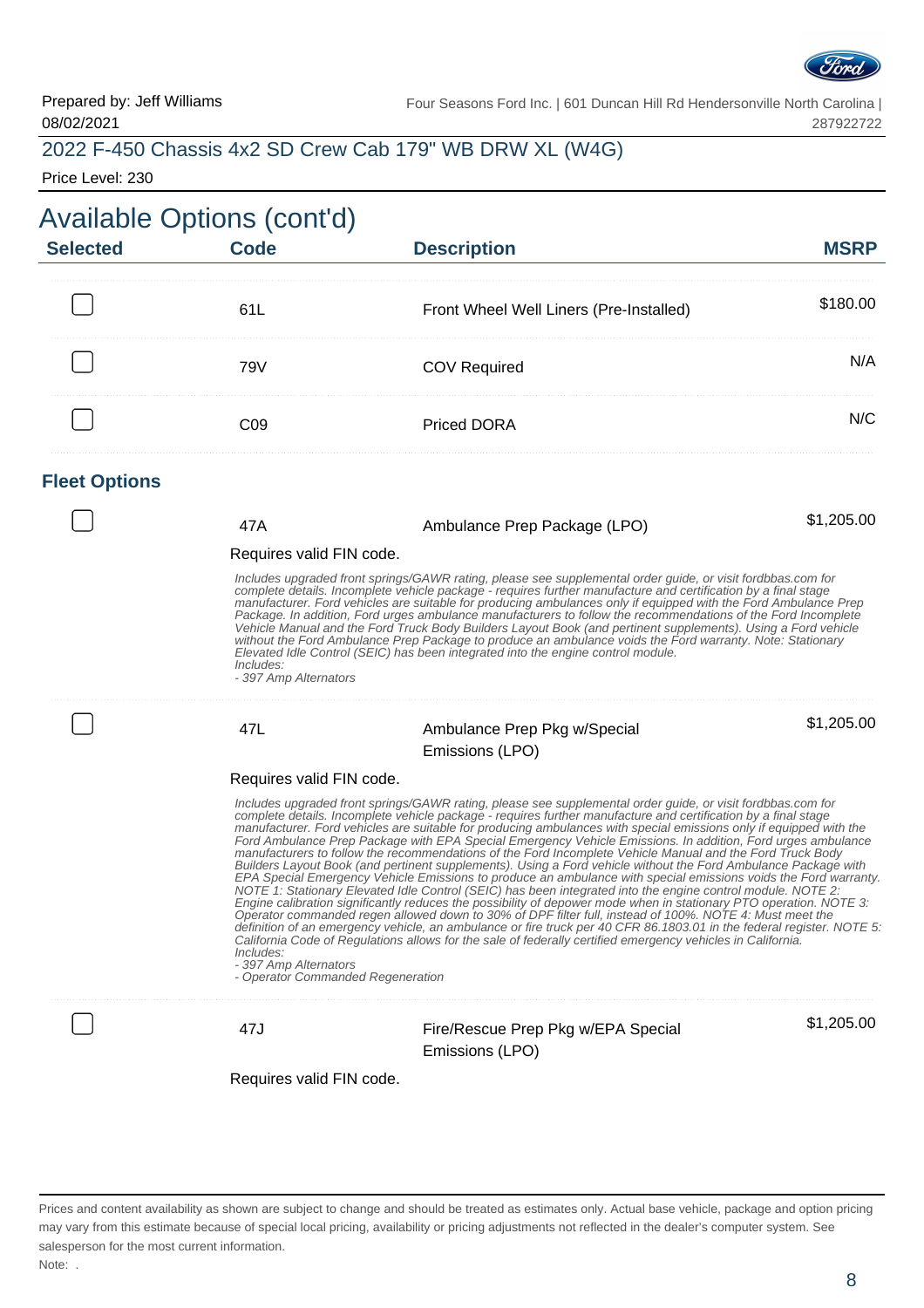

#### 2022 F-450 Chassis 4x2 SD Crew Cab 179" WB DRW XL (W4G)

Price Level: 230

# Available Options (cont'd)

| <b>Selected</b> | <b>Code</b>                                                             | <b>Description</b>                                                                                                                                                                                                                                                                                                                                                                                                                                                                                                                                                                                                                                                                                                                                                                                                                                                                                                                                                                                                                   | <b>MSRP</b> |
|-----------------|-------------------------------------------------------------------------|--------------------------------------------------------------------------------------------------------------------------------------------------------------------------------------------------------------------------------------------------------------------------------------------------------------------------------------------------------------------------------------------------------------------------------------------------------------------------------------------------------------------------------------------------------------------------------------------------------------------------------------------------------------------------------------------------------------------------------------------------------------------------------------------------------------------------------------------------------------------------------------------------------------------------------------------------------------------------------------------------------------------------------------|-------------|
|                 | Includes:<br>- 397 Amp Alternators<br>- Operator Commanded Regeneration | Includes upgraded front springs/GAWR rating, please see supplemental order guide, or visit fordbbas.com for<br>complete details. Incomplete vehicle package - requires further manufacture and certification by a final stage<br>manufacturer. Ford urges Fire/Rescue vehicle manufacturers to follow the recommendations of the Ford Incomplete<br>Vehicle Manual and the Ford Truck Body Builders Layout Book (and pertinent supplements). Note 1: Stationary<br>Elevated Idle Control (SEIC) has been integrated into the engine control module. Note 2: Engine calibration<br>significantly reduces the possibility of depower mode when in stationary PTO operation. Note 3: Operator<br>commanded regen allowed down to 30% of DPF filter full, instead of 100%. Note 4: Must meet the definition of an<br>emergency vehicle, an Ambulance or Fire Truck per 40 CFR 86.1803.01 in the federal register. Note 5: California<br>Code of Regulations allows for the sale of federally certified emergency vehicles in California. |             |
|                 | 525                                                                     | <b>Steering Wheel-Mounted Cruise</b><br>Control (LPO)                                                                                                                                                                                                                                                                                                                                                                                                                                                                                                                                                                                                                                                                                                                                                                                                                                                                                                                                                                                | \$235.00    |
|                 | Requires valid FIN code.                                                |                                                                                                                                                                                                                                                                                                                                                                                                                                                                                                                                                                                                                                                                                                                                                                                                                                                                                                                                                                                                                                      |             |
|                 | 525                                                                     | <b>Steering Wheel-Mounted Cruise</b><br>Control                                                                                                                                                                                                                                                                                                                                                                                                                                                                                                                                                                                                                                                                                                                                                                                                                                                                                                                                                                                      | N/C         |
|                 | 942<br>Requires valid FIN code.<br>cluster controllable.                | Daytime Running Lamps (DRL) (LPO)<br>The non-controllable 942 Daytime Running Lamps (DRL) replace the standard Daytime Running Lamps (DRL) on/off                                                                                                                                                                                                                                                                                                                                                                                                                                                                                                                                                                                                                                                                                                                                                                                                                                                                                    | \$45.00     |
|                 | 926<br>Requires valid FIN code.                                         | Speed Limitation - 65-MPH Governed<br>Top Speed (LPO)                                                                                                                                                                                                                                                                                                                                                                                                                                                                                                                                                                                                                                                                                                                                                                                                                                                                                                                                                                                | \$80.00     |
|                 | 927<br>Requires valid FIN code.                                         | Speed Limitation - 75-MPH Governed<br>Top Speed (LPO)                                                                                                                                                                                                                                                                                                                                                                                                                                                                                                                                                                                                                                                                                                                                                                                                                                                                                                                                                                                | \$80.00     |
|                 | 63G<br>Requires valid FIN code.                                         | <b>Bright Grille (LPO)</b>                                                                                                                                                                                                                                                                                                                                                                                                                                                                                                                                                                                                                                                                                                                                                                                                                                                                                                                                                                                                           | N/C         |
|                 | 17F<br>Requires valid FIN code.                                         | XL Decor Group (LPO)                                                                                                                                                                                                                                                                                                                                                                                                                                                                                                                                                                                                                                                                                                                                                                                                                                                                                                                                                                                                                 | \$220.00    |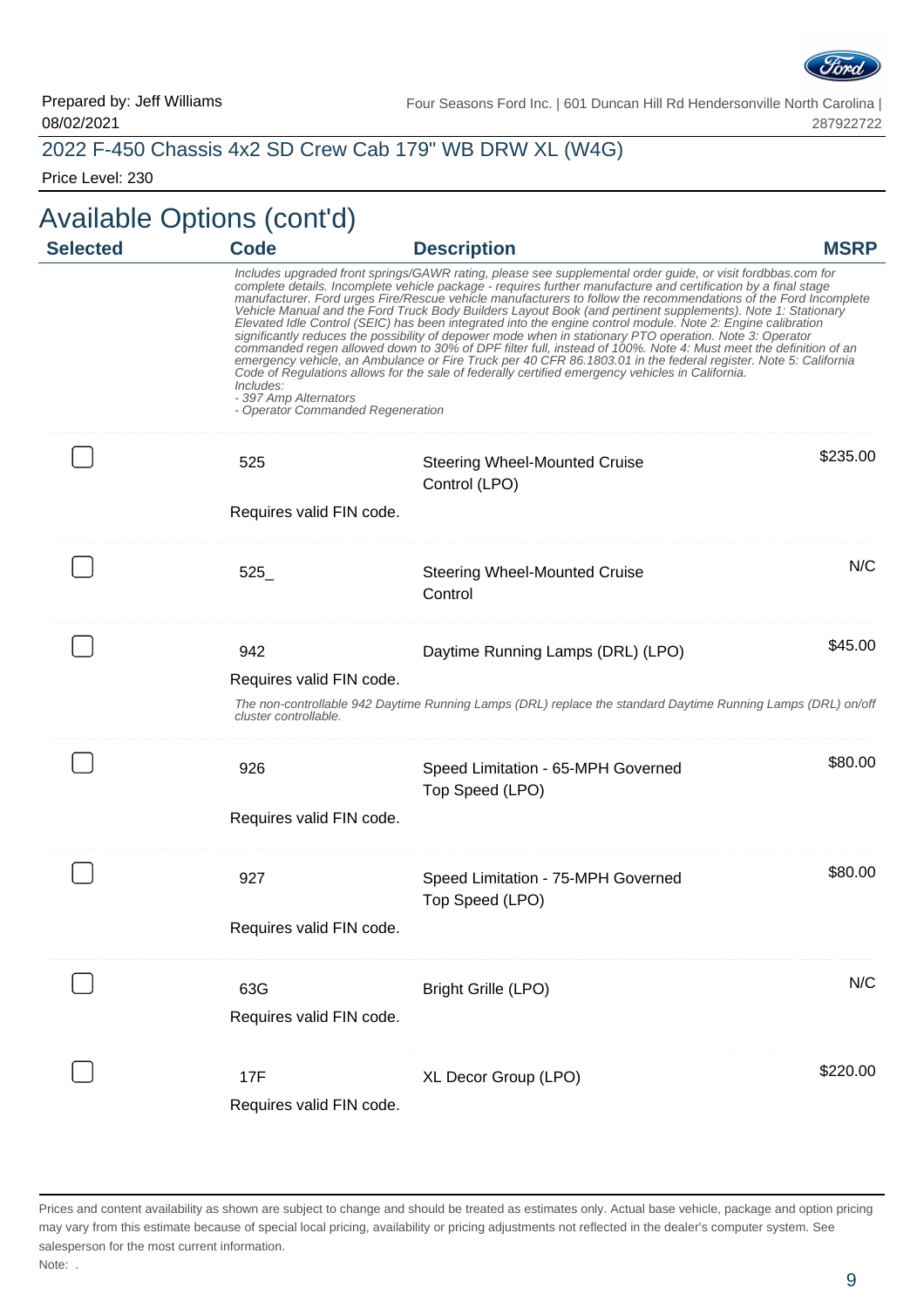

### 2022 F-450 Chassis 4x2 SD Crew Cab 179" WB DRW XL (W4G)

Price Level: 230

| <b>Selected</b> | <b>Available Options (cont'd)</b><br><b>Code</b> | <b>Description</b>                                    | <b>MSRP</b> |
|-----------------|--------------------------------------------------|-------------------------------------------------------|-------------|
|                 | Includes:<br>- Chrome Front Bumper               |                                                       |             |
|                 | D <sub>9E</sub>                                  | <b>Built: Kentucky Truck Plant</b>                    | N/C         |
|                 | D <sub>9</sub> D                                 | <b>Built: Ohio Plant</b>                              | N/C         |
|                 | 311                                              | Ship Thru: Dejana                                     | \$0.00      |
|                 | 31U                                              | Ship-Thru: General Truck Body                         | N/C         |
|                 | 319                                              | Ship-Thru: KC Truck Systems Inc.                      | \$0.00      |
|                 | 31Y                                              | Ship Thru: Zoresco Equipment                          | \$0.00      |
|                 | 31A                                              | Ship-Thru: Altec                                      | N/C         |
|                 | 315                                              | Ship-Thru: Alt Fuel Innovations, LLC<br>(AFI)         | \$0.00      |
|                 | 31B                                              | Ship-Thru: Reading Equipment &<br><b>Distribution</b> | \$0.00      |
|                 | 31C                                              | Ship-Thru: Zoresco Equipment                          | \$0.00      |
|                 | 31E                                              | Ship-Thru: L&Z Co.                                    | \$0.00      |
|                 | 31F                                              | Ship-Thru: Venchurs Vehicle System                    | \$0.00      |
|                 | 31G                                              | Ship-Thru: NBC Truck Equipment                        | \$0.00      |
|                 | 313                                              | Ship-Thru: National Fleet Services                    | \$0.00      |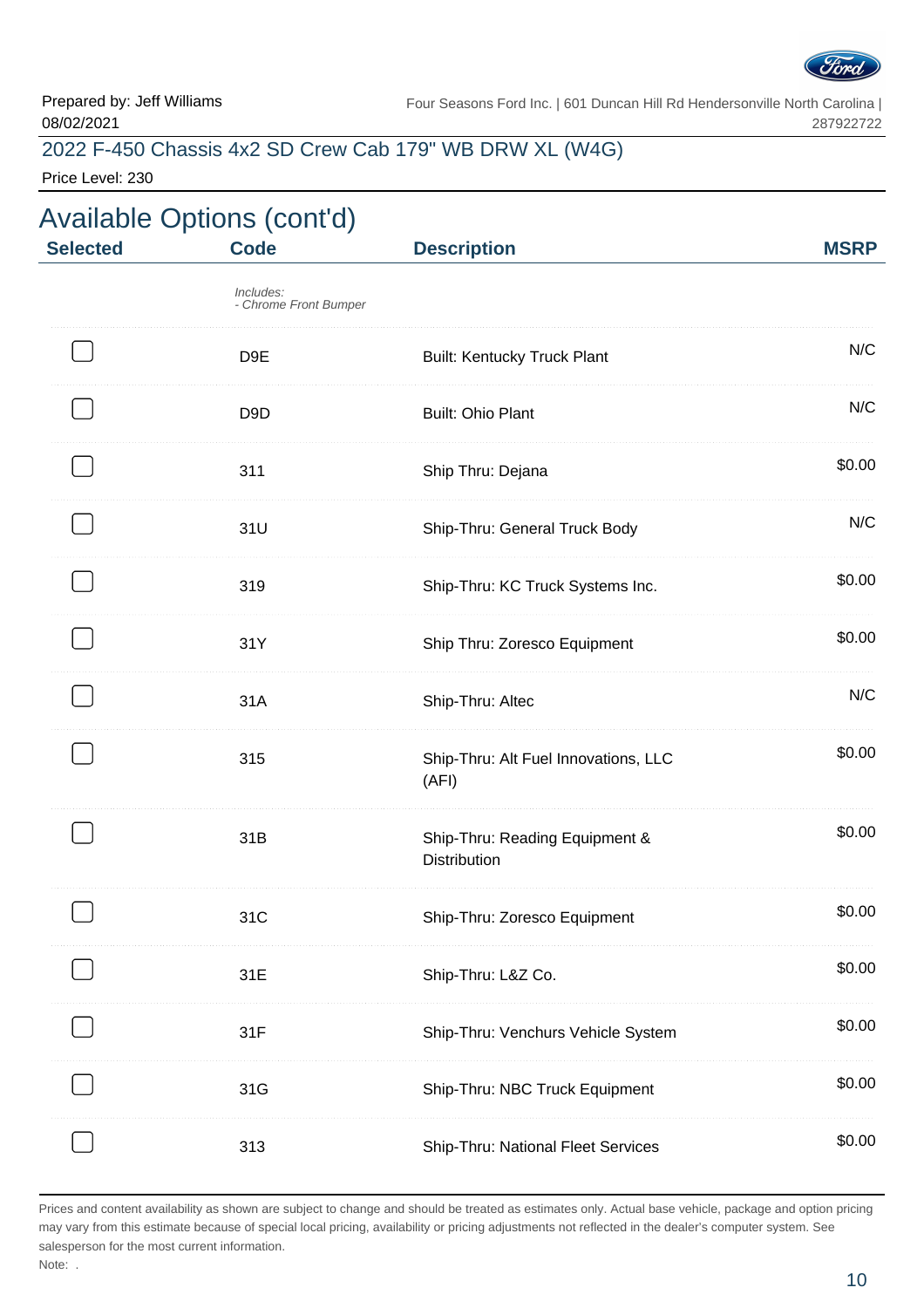

### 2022 F-450 Chassis 4x2 SD Crew Cab 179" WB DRW XL (W4G)

Price Level: 230

| <b>Selected</b> | <b>Available Options (cont'd)</b><br><b>Code</b> | <b>Description</b>                                                      | <b>MSRP</b> |
|-----------------|--------------------------------------------------|-------------------------------------------------------------------------|-------------|
|                 | 31L                                              | Ship-Thru: Louisville Truck Equipment                                   | N/C         |
|                 | 31M                                              | Ship-Thru: Manning Truck Equipment                                      | N/C         |
|                 | 31H                                              | Ship-Thru: Manning Truck Equipment                                      | \$0.00      |
|                 | 31N                                              | Ship-Thru: Monroe Truck Equipment                                       | N/C         |
|                 | 31P                                              | Ship-Thru: Roush Industries                                             | \$0.00      |
|                 | 31S                                              | Ship-Thru: Reading Equipment                                            | N/C         |
|                 | 31W                                              | Ship-Thru: Knapheide - IN                                               | N/C         |
|                 | 31V                                              | Ship-Thru: Knapheide Truck Equipment                                    | \$0.00      |
|                 | 316                                              | Ship-Thru: Westport Dallas Inc                                          | \$0.00      |
|                 | 314                                              | Ship-Thru: Reading Equipment &<br><b>Distribution LLC</b>               | \$0.00      |
|                 | <b>FLADCR</b>                                    | <b>Fleet Advertising Credit</b>                                         | \$0.00      |
|                 | FINAL <sub>2</sub>                               | Fleet Final Order Date: TBD                                             | N/C         |
|                 | 56M                                              | Ford US National Fleet Incentives Ford<br><b>US National - 05/04/21</b> | \$0.00      |
|                 | $96V_{-}$                                        | XL Value Package (Fleet)                                                | \$395.00    |